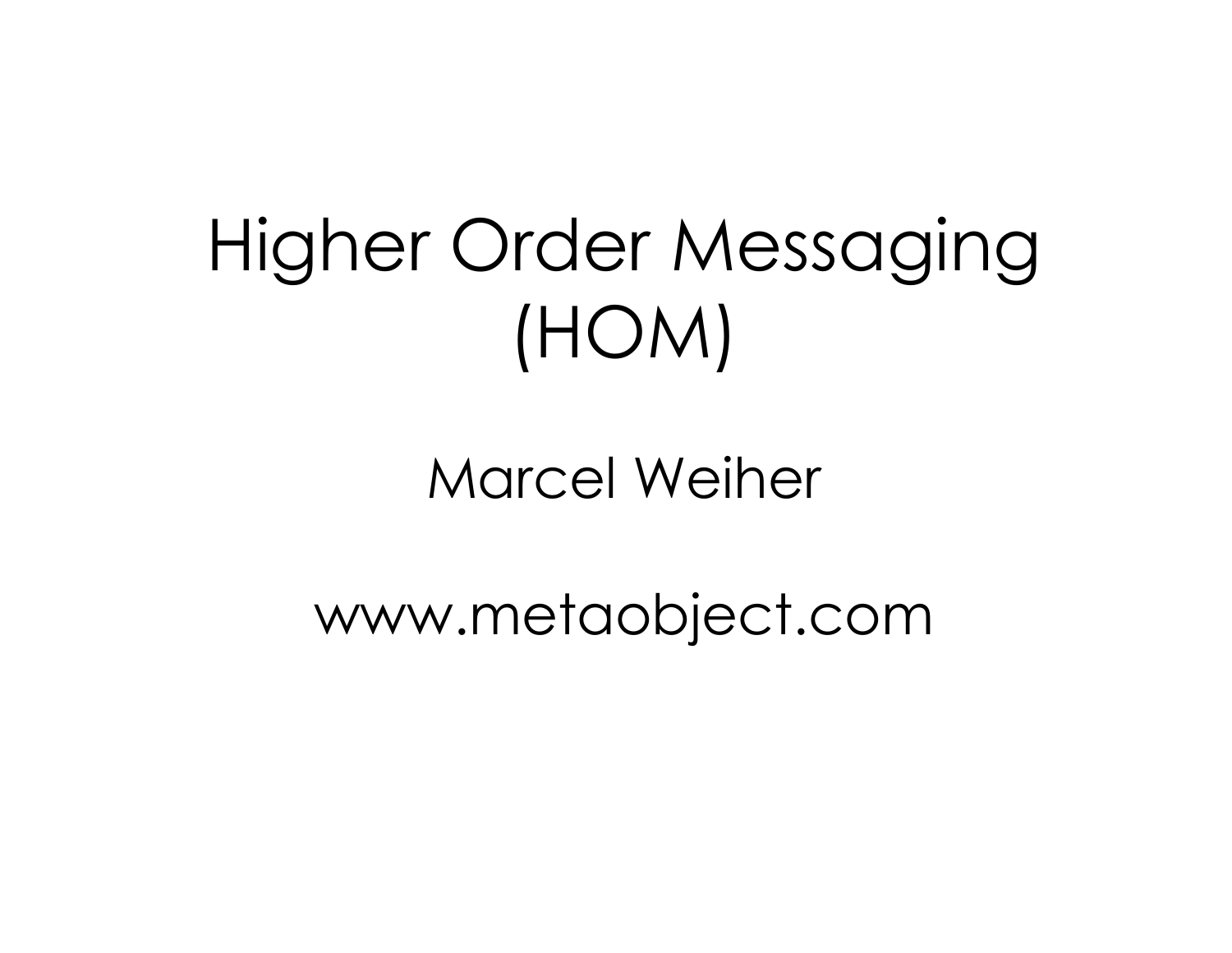## Overview

- Intro
- •Motivation/Development
- •Usage and Implementation
- •Outlook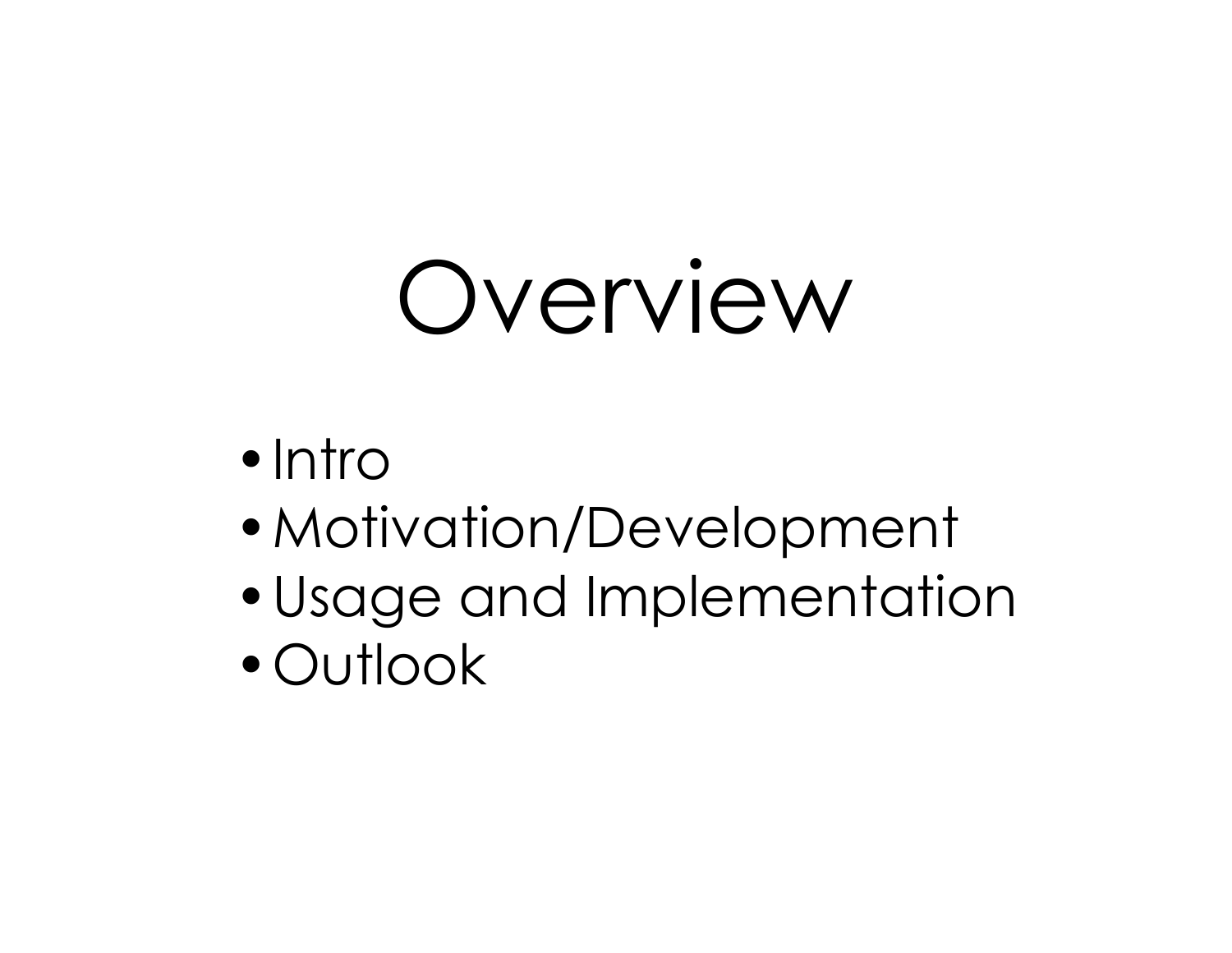# HOM in a Nutshell

- •Message taking a Message as an Argument
- •Example
- [[stringArray **collect**] stringByAppendingString:@"suffix"];

(this returns the result of sending the message "stringByAppendingString" with the argument @"suffix" to each of theobjects in stringArray)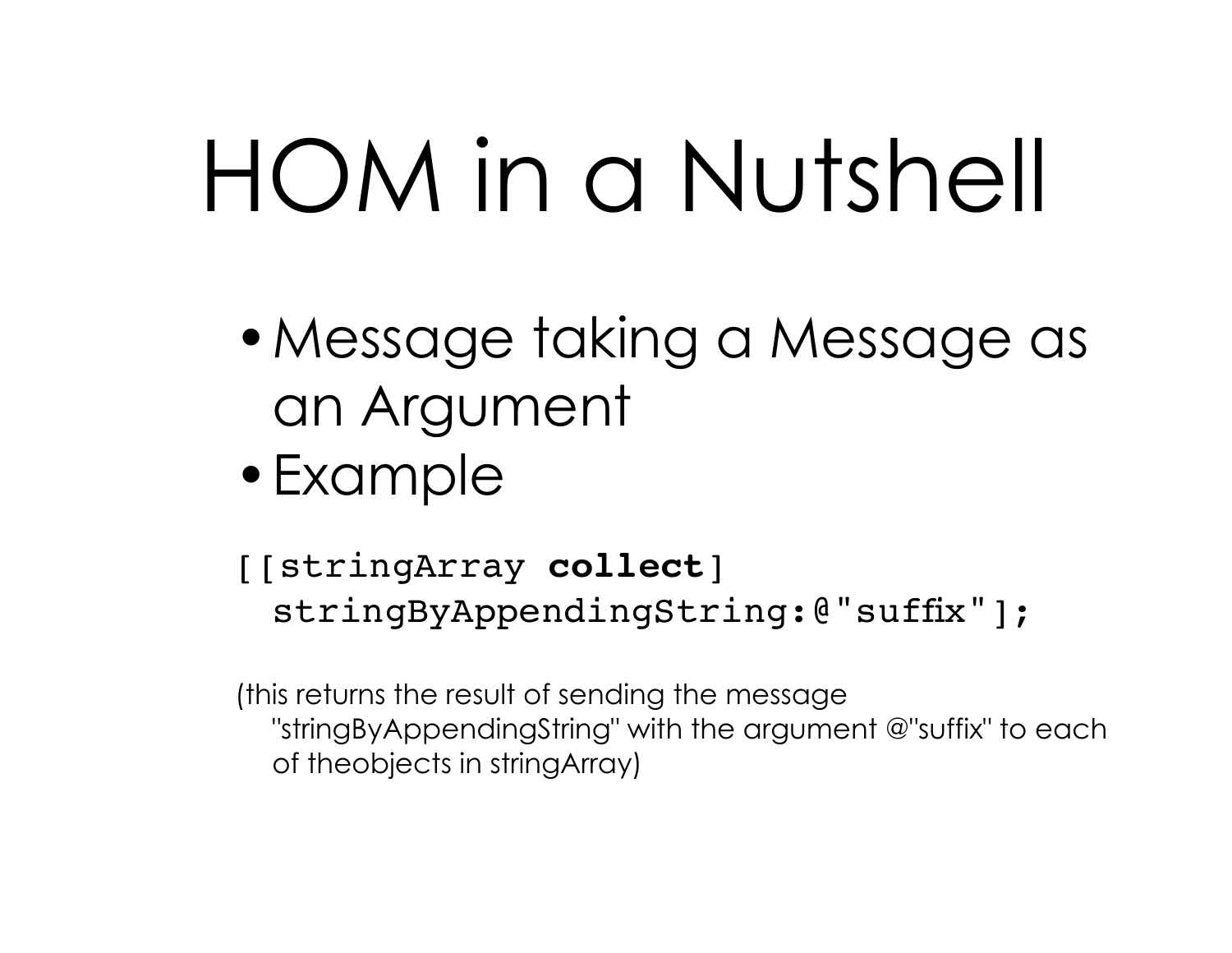## Motivation

- •Pattern avoidance (laziness)
- •The "loop" pattern

```
id nextObject;
id enumerator=[array objectEnumerator];
id result=[NSArray array];
while ( nil!=(nextObject=[enumerator nextObject] ) {
     [result addObject:[nextObject
          stringByAppendingString:@"suffix"]];
}
```
(most of this code is unchanging, it gets repeated in every 'invocation' of the pattern. We *should* be able to write it once and then 'call' it with the arguments given in **bold**)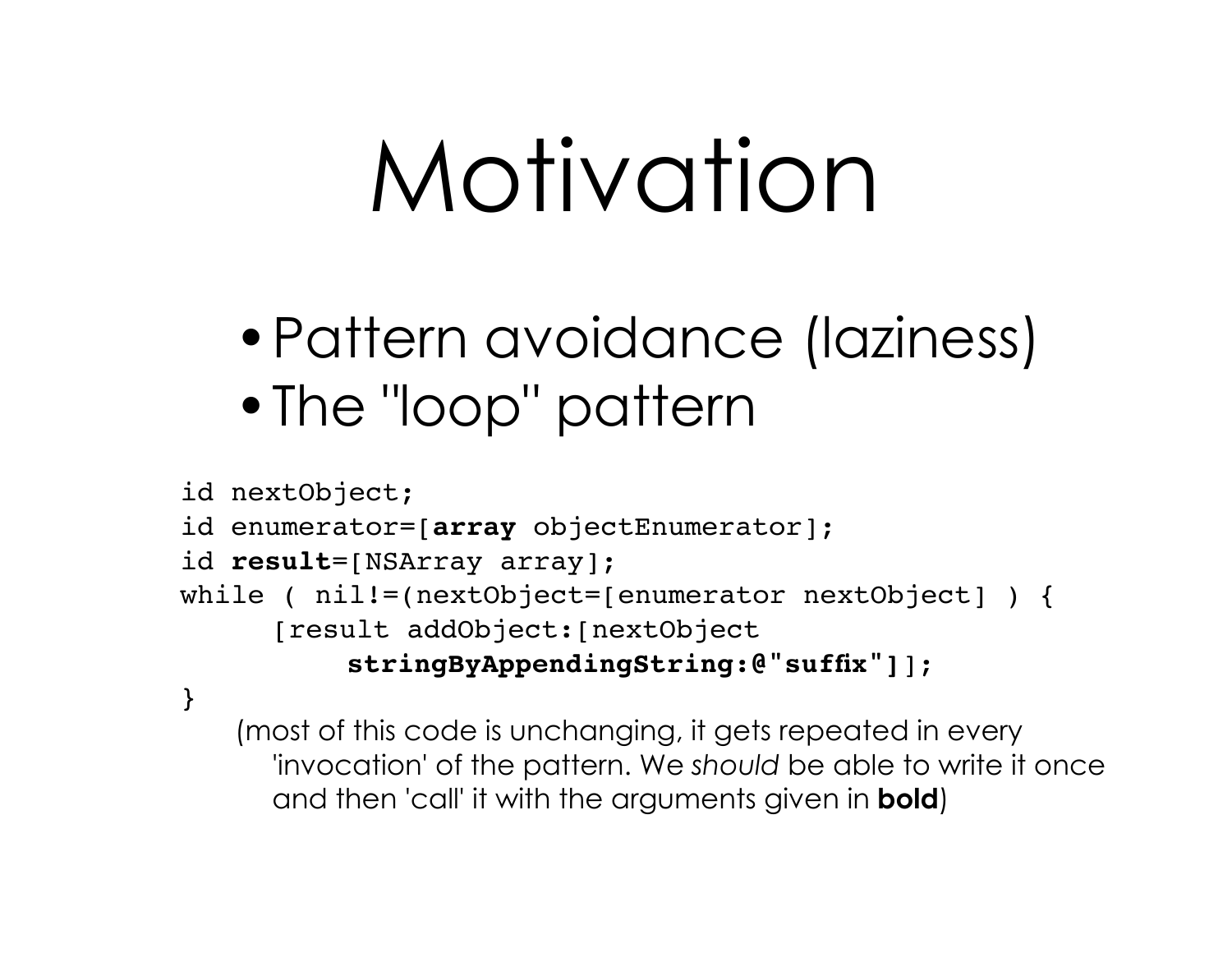# Inspiration

- •Iteration in Smalltalk, ST-72
- •**forall** in Postscript
- •Functors in FP (HOF)
- •Unix Pipes and Filters
- •NSEnumerator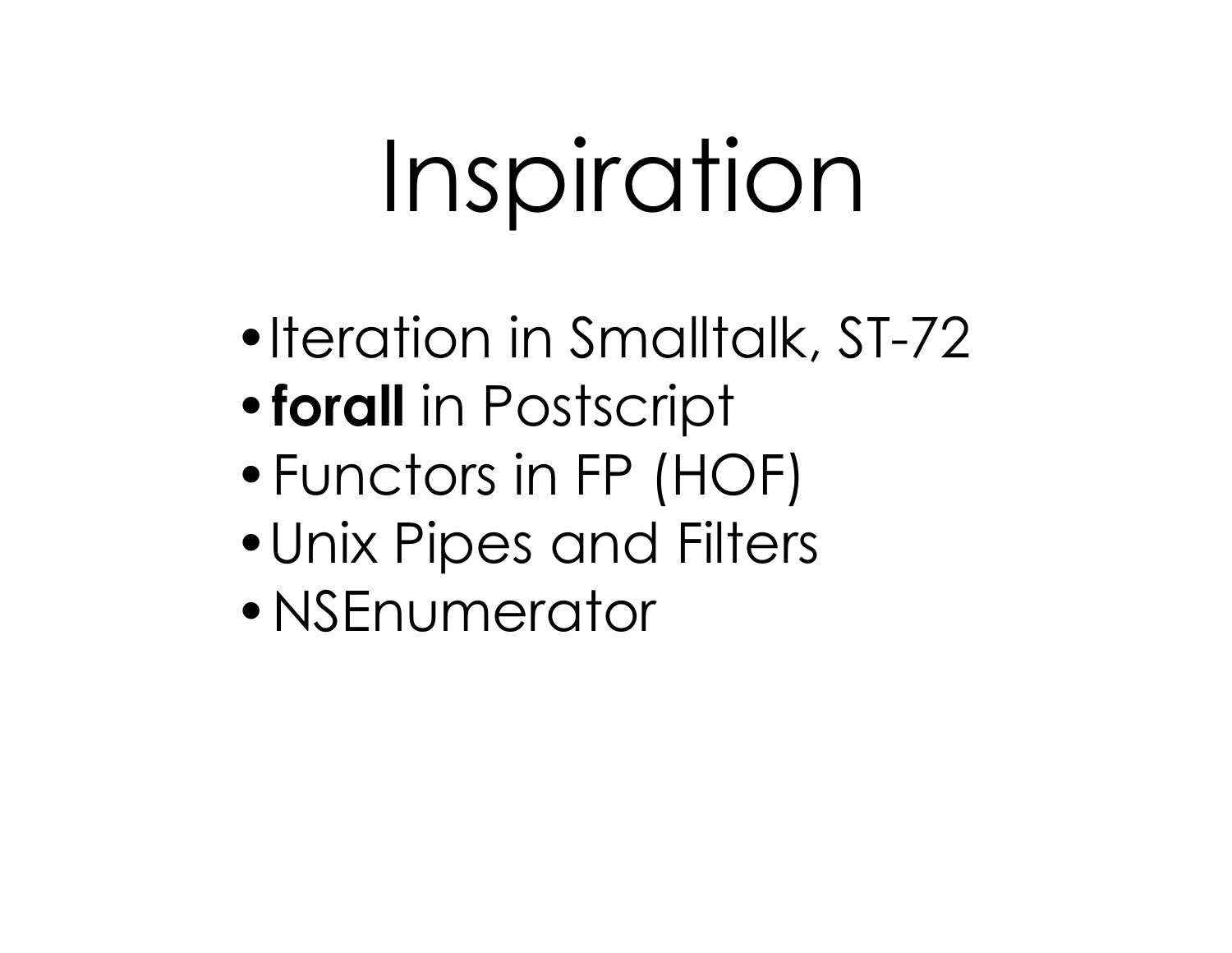## Perspiration

- makeObjectsPerformSelector:
- •Filter-Enumerators: enumeratorbased, stackable, practical

**result**=[**array** filterWithSelector: @selector(**stringByAppendingString:)** withObject:**@"suffix"** withObjet:nil];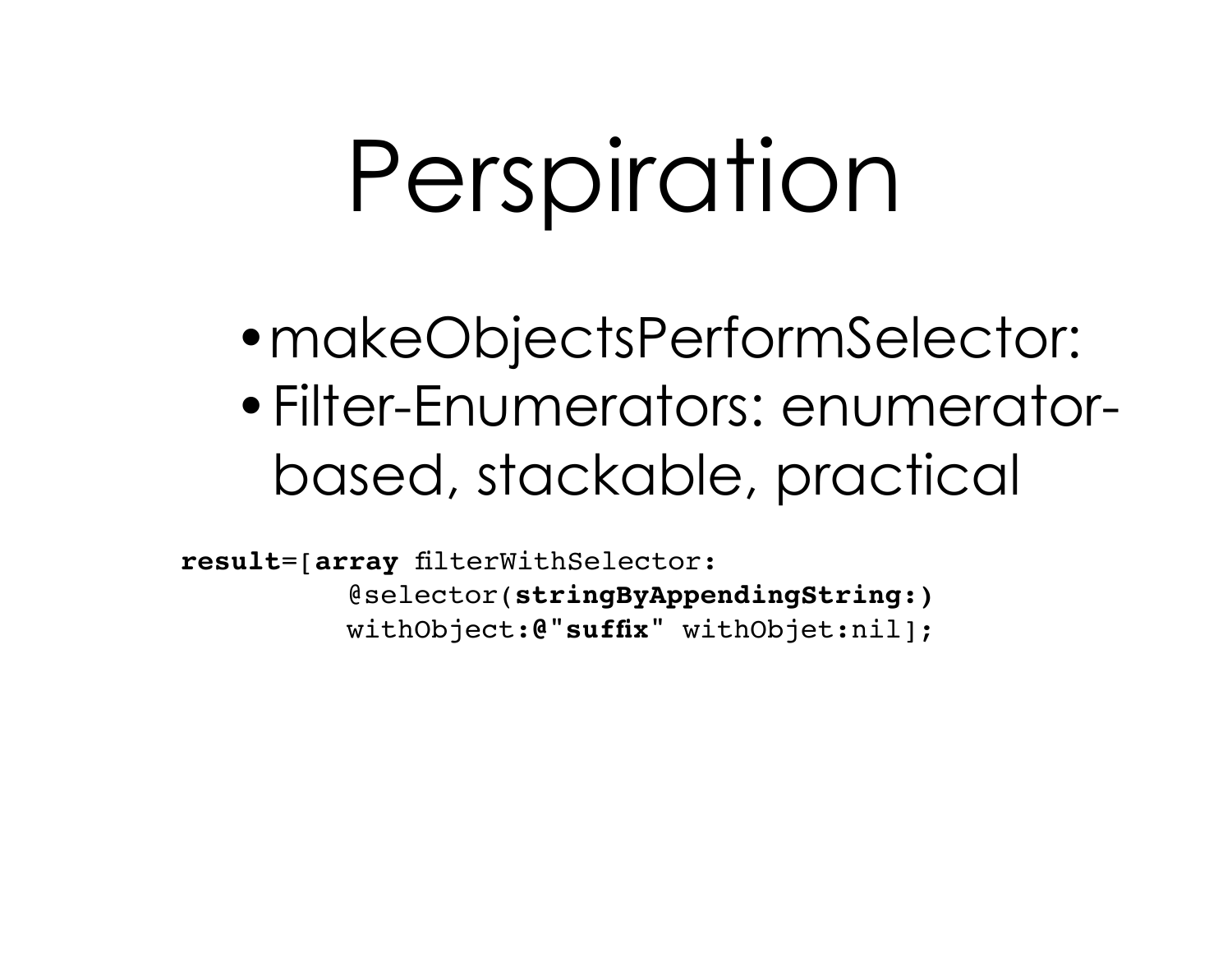#### Problems

- •proliferation of filter-methods
- •dispersed message-send

**result**=[**array** filterWithSelector:

@selector(**stringByAppendingString:)**

withObject:**@"suffix"** withObjet:nil];

(the parts in **bold** together form a message send)

#### •order obscured

**result**=[**array** filterArgumentWithSelector: @selector(**stringByAppendingString:)** withTarget:**@"prefix"** withObjet:nil];

(@"prefix" is the receiver of the dispersed message send, array is the argument, but the order is reversed in code)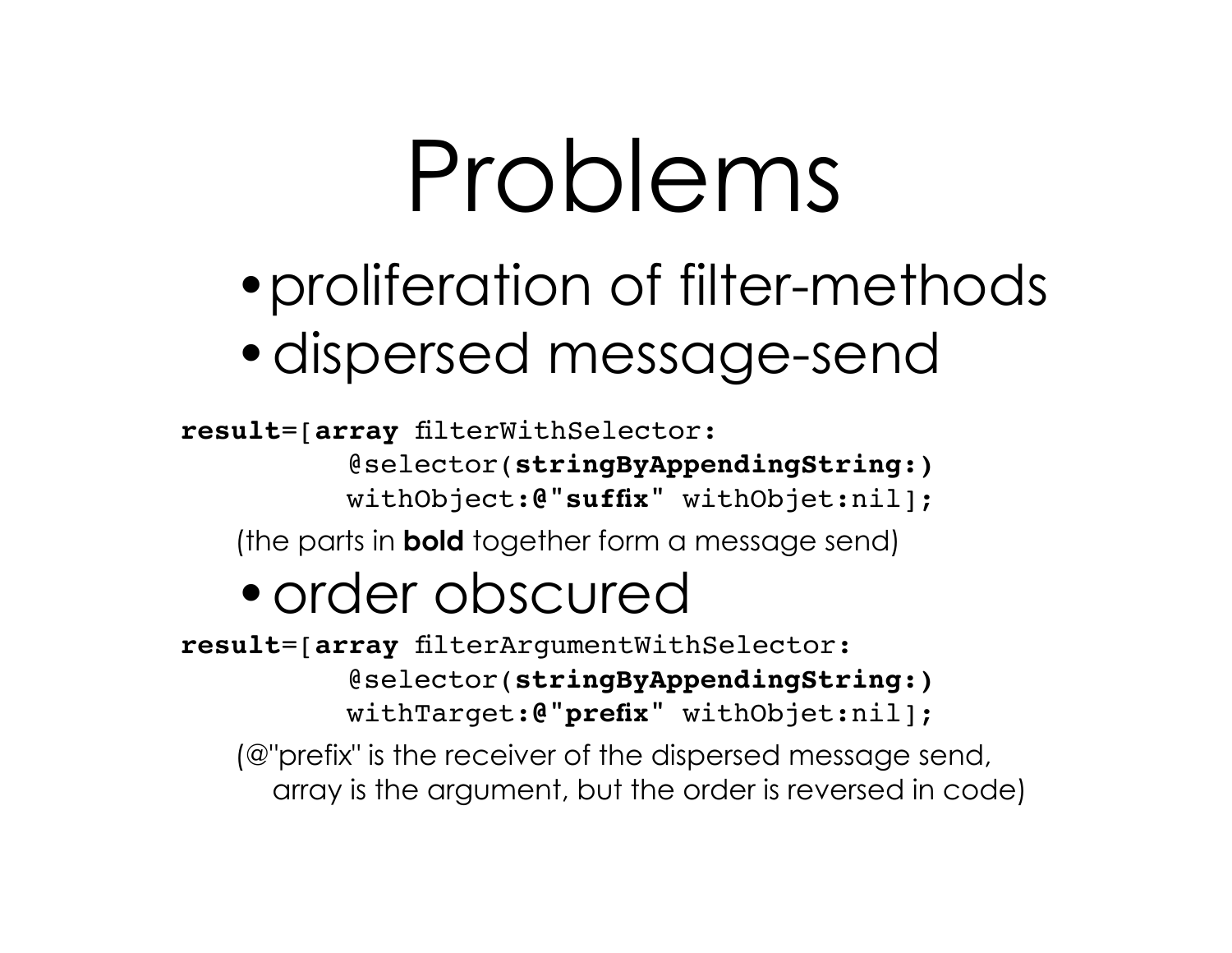# Insight

#### • use existing syntax

result=[object stringByAppendingString:@"suffix"];

- •generalize message send
- •use runtime as 'parser'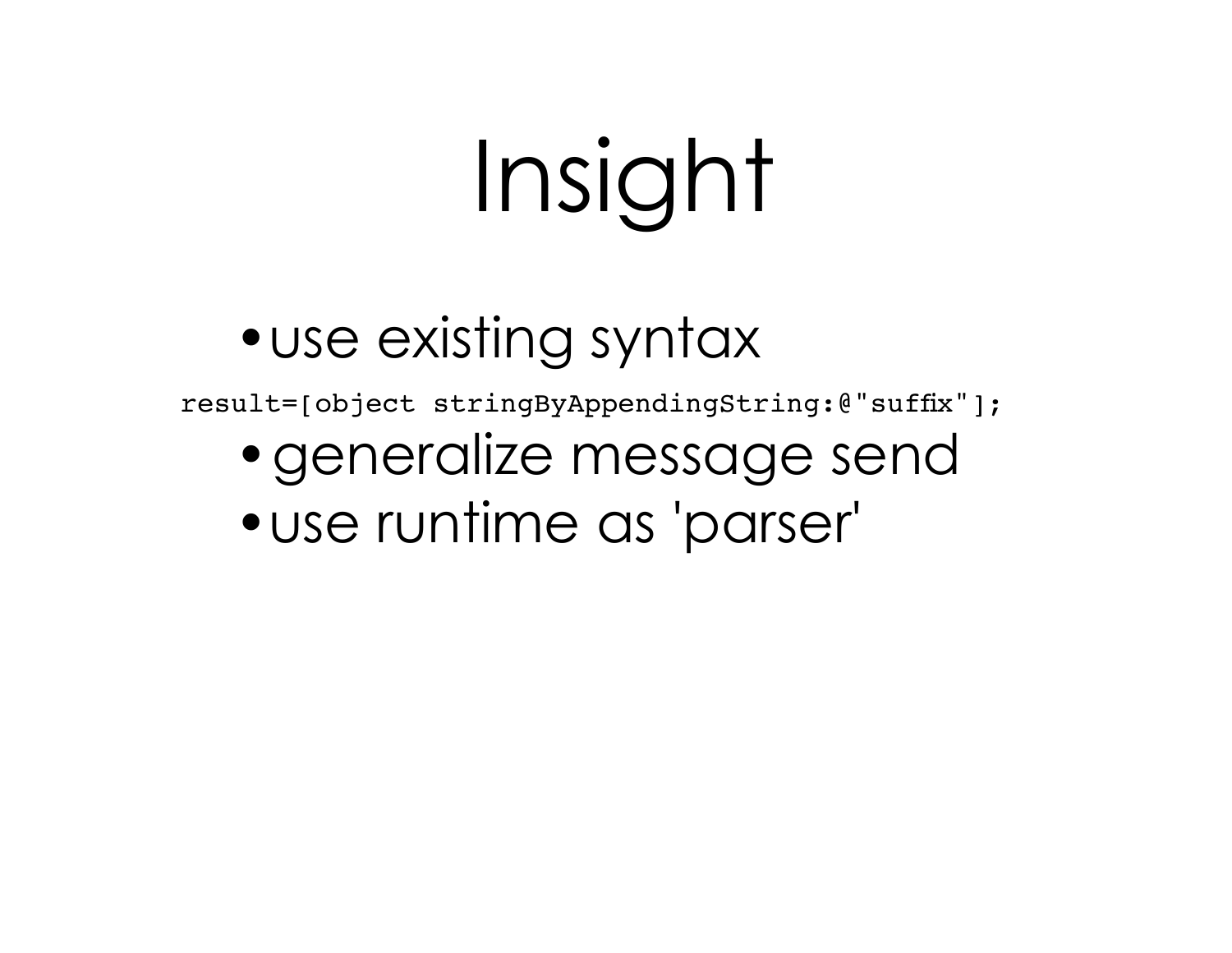#### HOM

#### •prefix message (the HOM)

**[**[array **collect**] stringByAppendingString:@"suffix"];

•argument-message

**[**[array collect] **stringByAppendingString:@"suffix"];**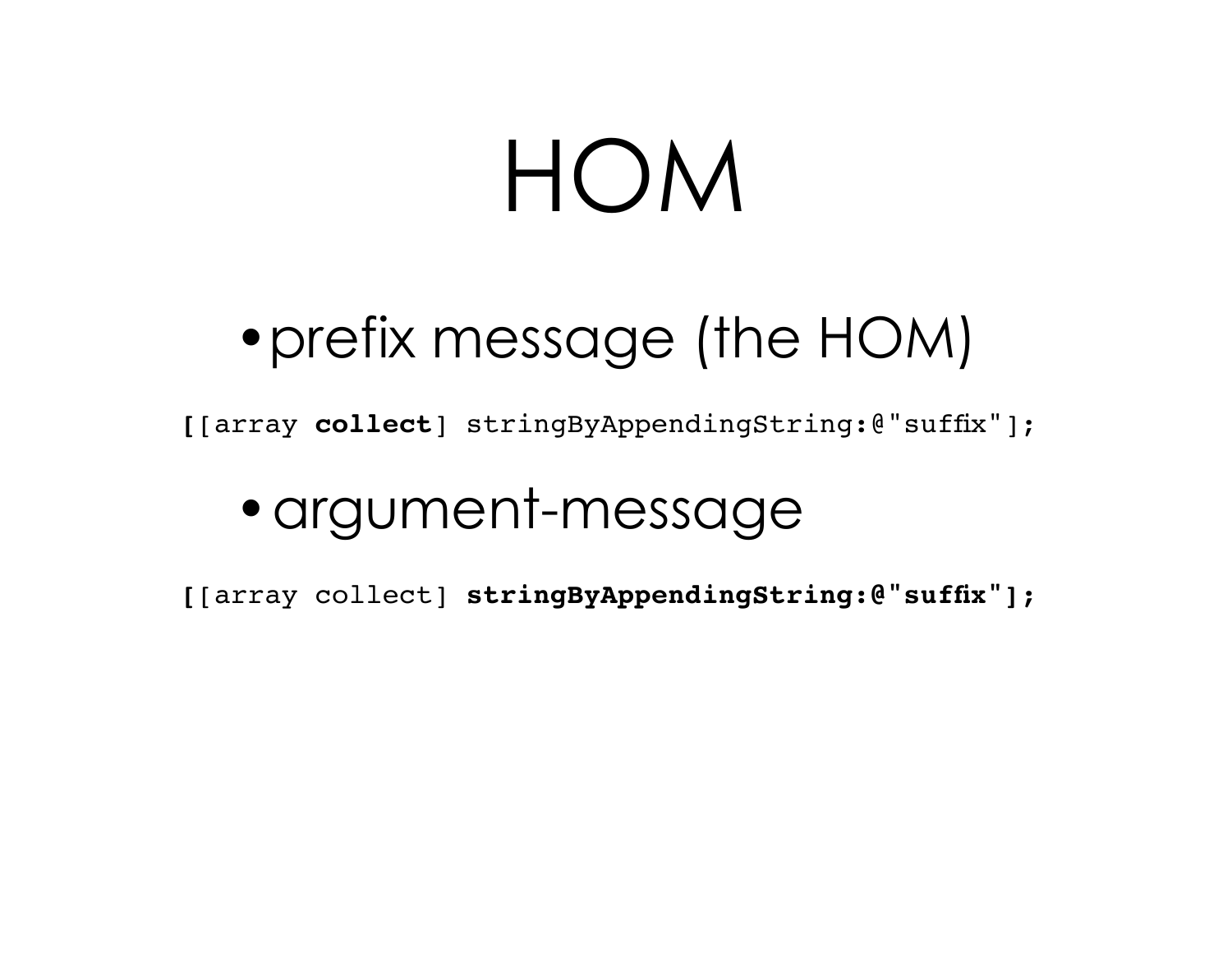## Usage

#### •HOMs:

do,collect,select,selectWhere:,reduce •Arbitrary multiple iterations

**[**[prefixes **collect**] stringByAppendingString:@"suffix"];

(iterates through receiver array, single argument)

- **[**[@"prefix" **collect**] stringByAppendingString:[suffixes each]]; (single receiver, iterates through argument array)
- **[**[prefixes **collect**] stringByAppendingString:[suffixes each]];

(iterates through both receiver array and argument array in lock-step)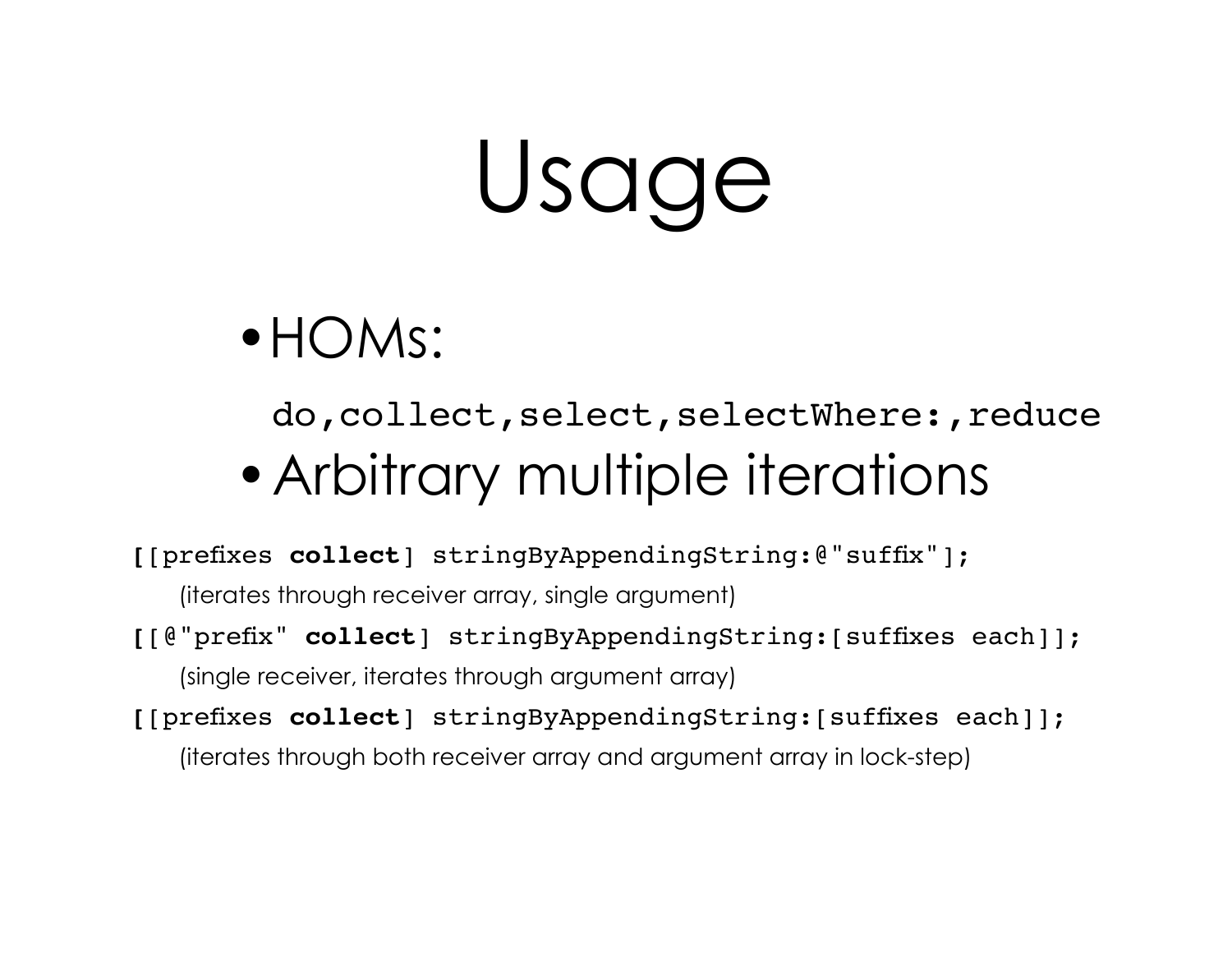# Advantages

- •Saves code
- •Declarative, intentional style
- •Chunk more, do more
- •Easy conceptual model
- •Works across bridges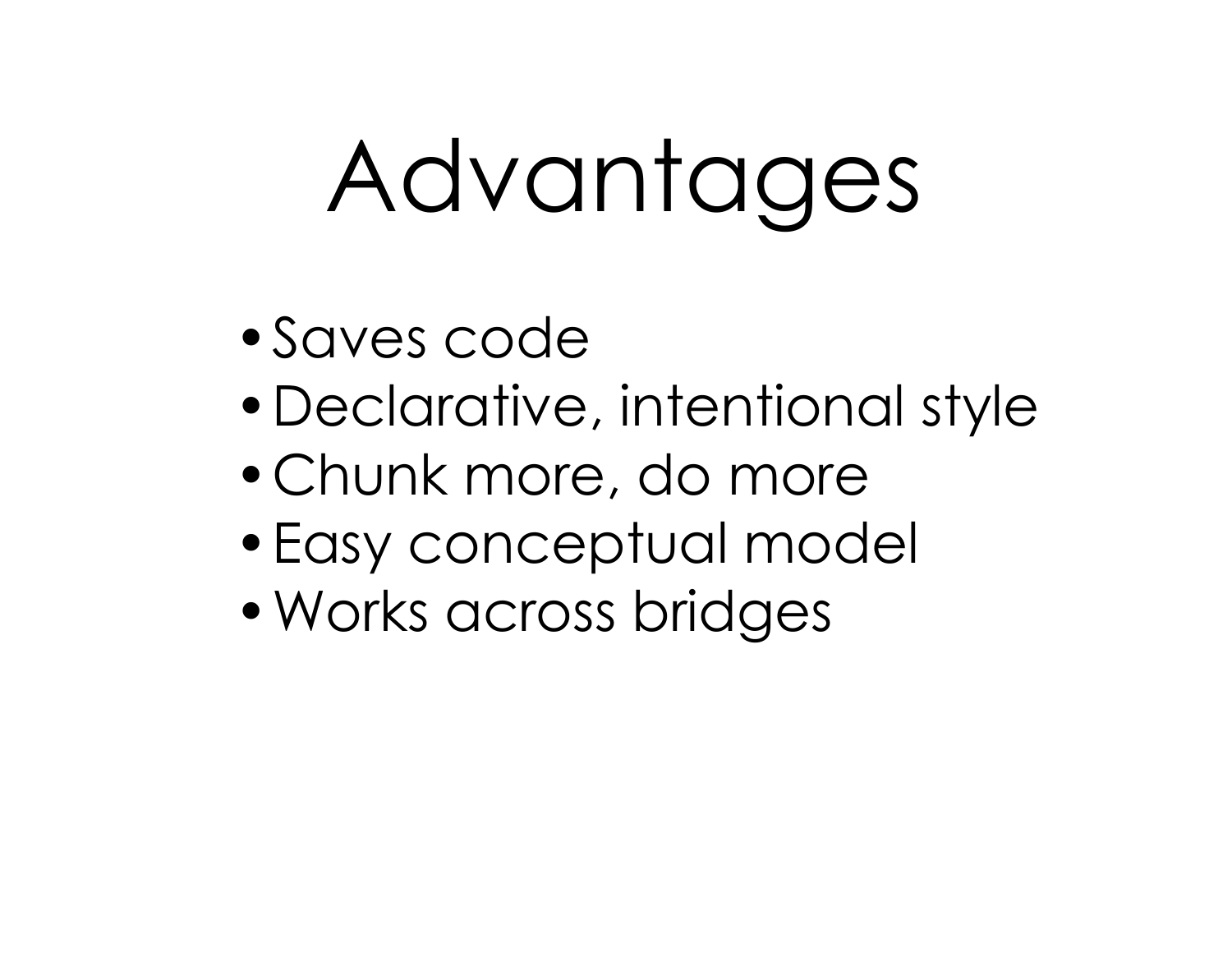# Implementation

- •Trampolines
- •Filter Enumerators
- Optimization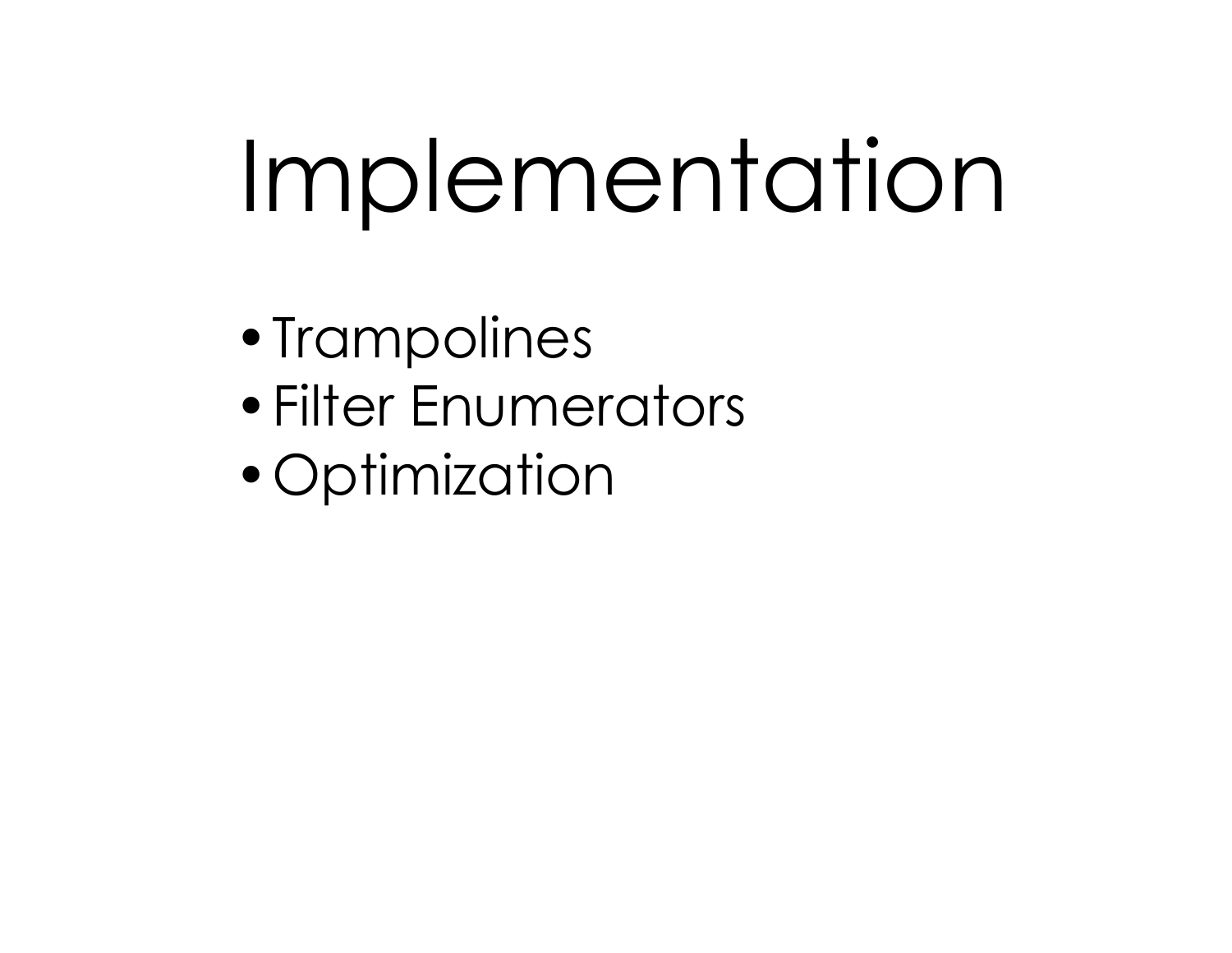# Trampolines

- •NSInvocation
- •forwardInvocation:
- •Target + selector to bounce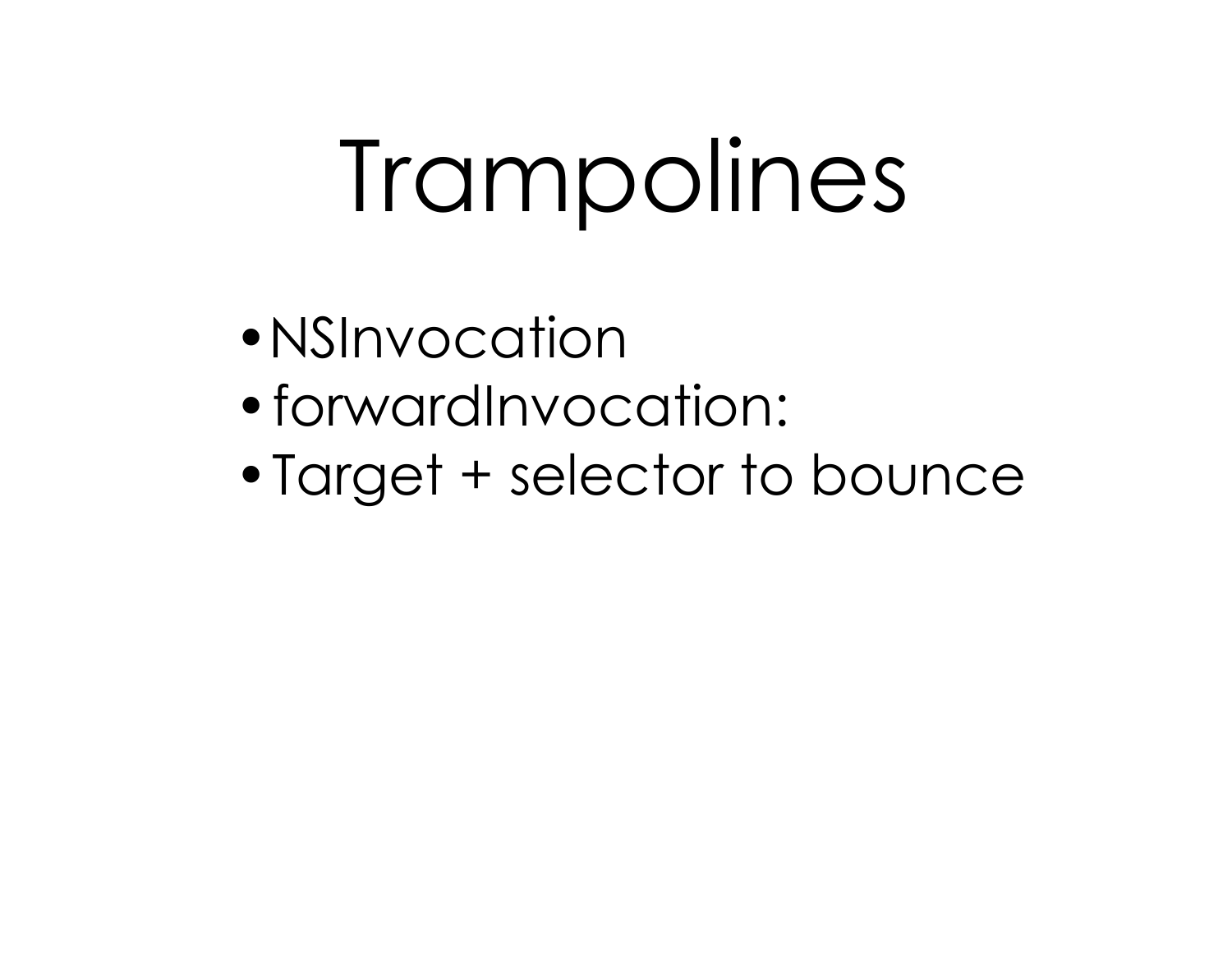## Filter-Enumerators

- •Setup
- •nextObject
- •Results Processing
- Running the Iteration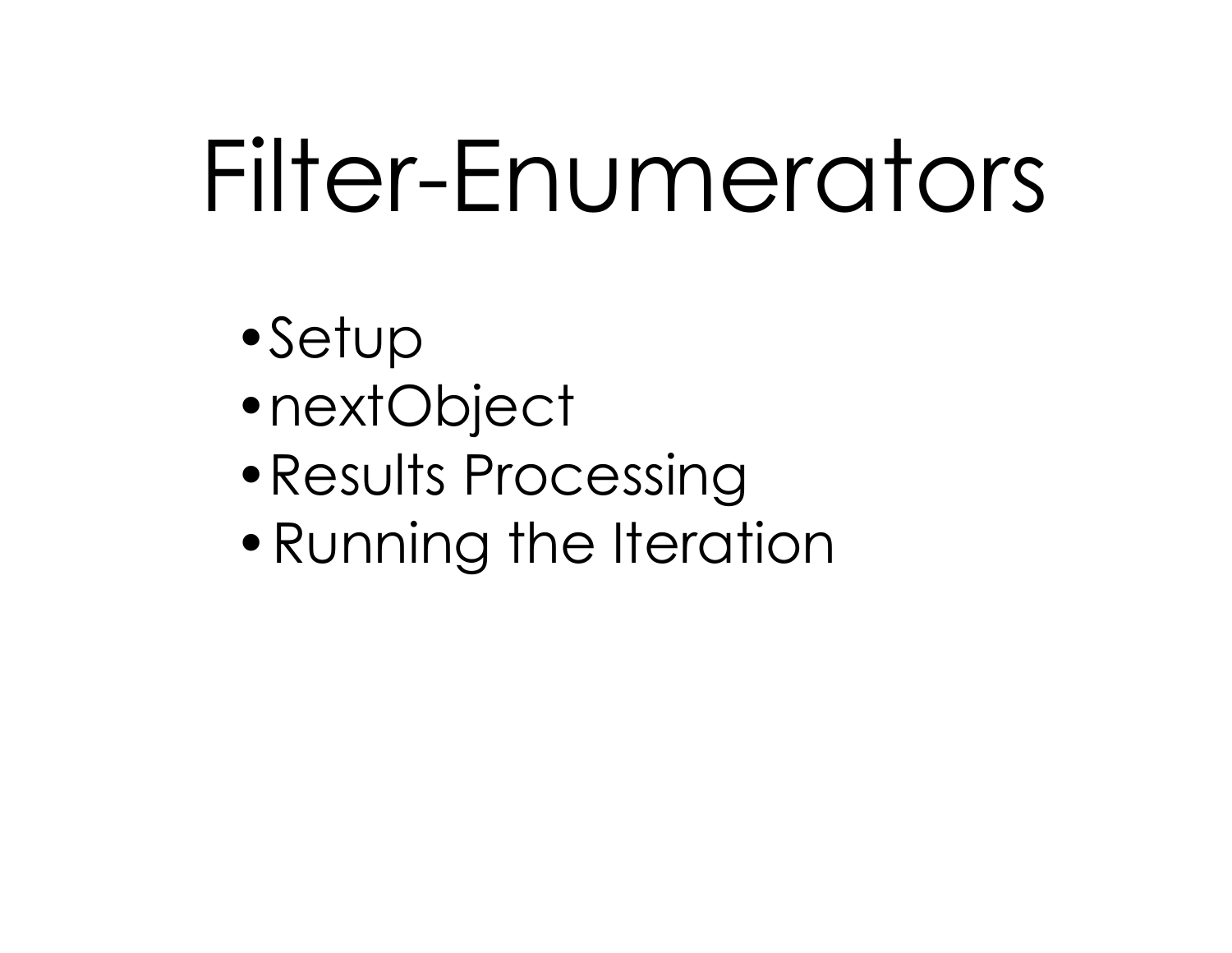# Optimization

- •Aggressive IMP-caching
- •Encapsulated/Localized
- •Compensate Overhead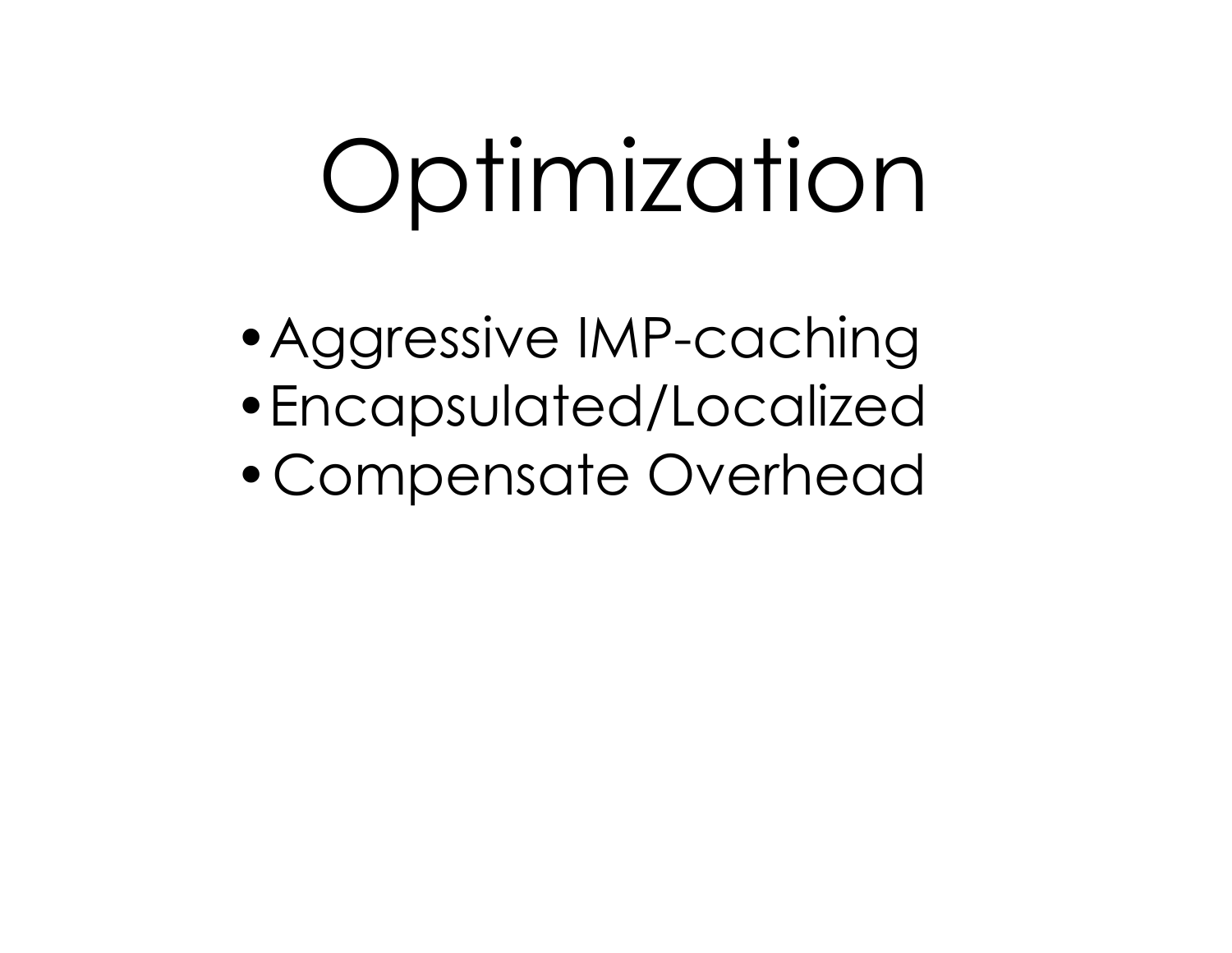#### Issues

- •Overhead
- •Obfuscation
- •Portability
- •**select** and calling conventions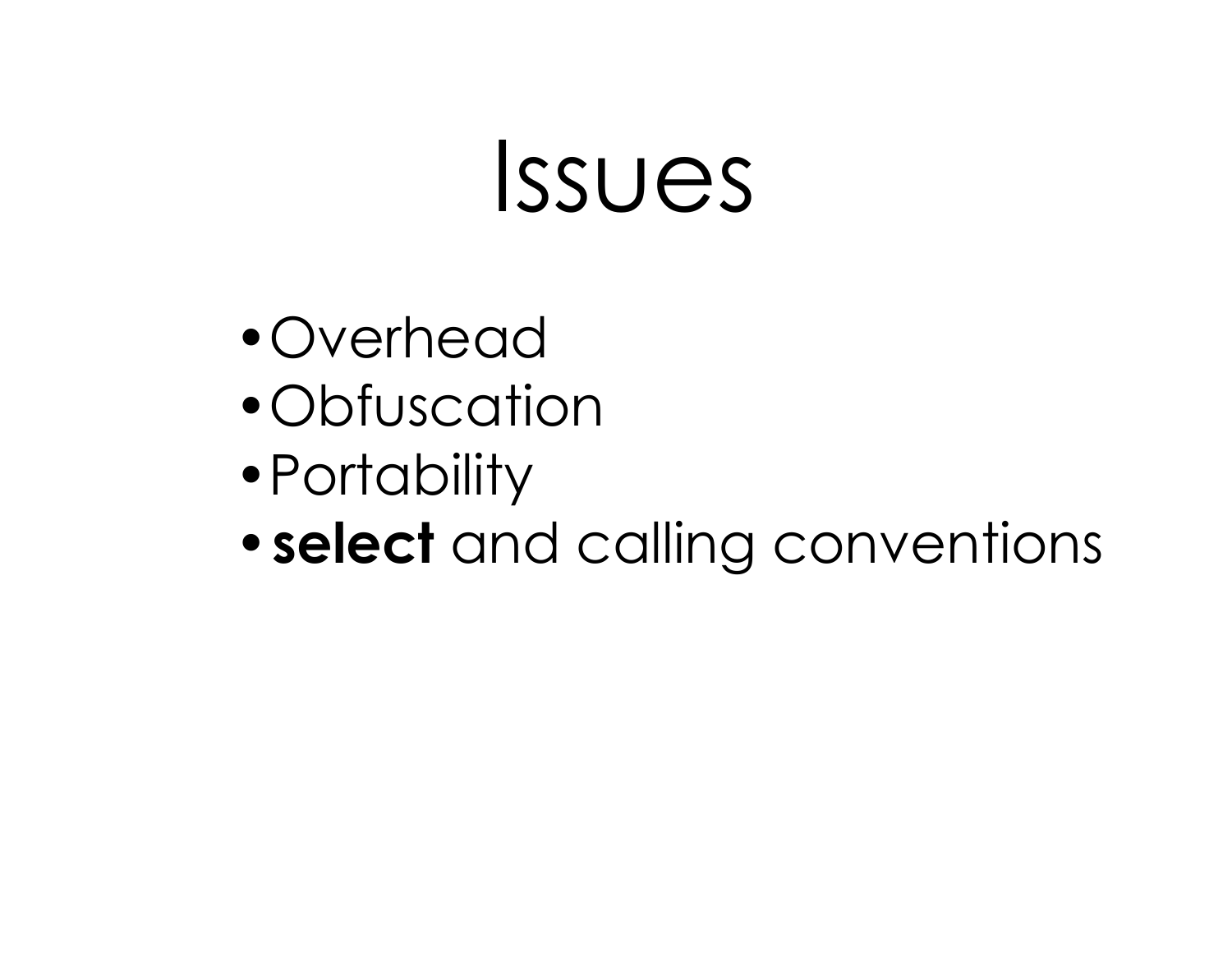## Outlook

- •Expose stackability
- •Optimize implementation
- •Eliminate more patterns
- •DBs, Threads, Futures,
- •Idea of message transport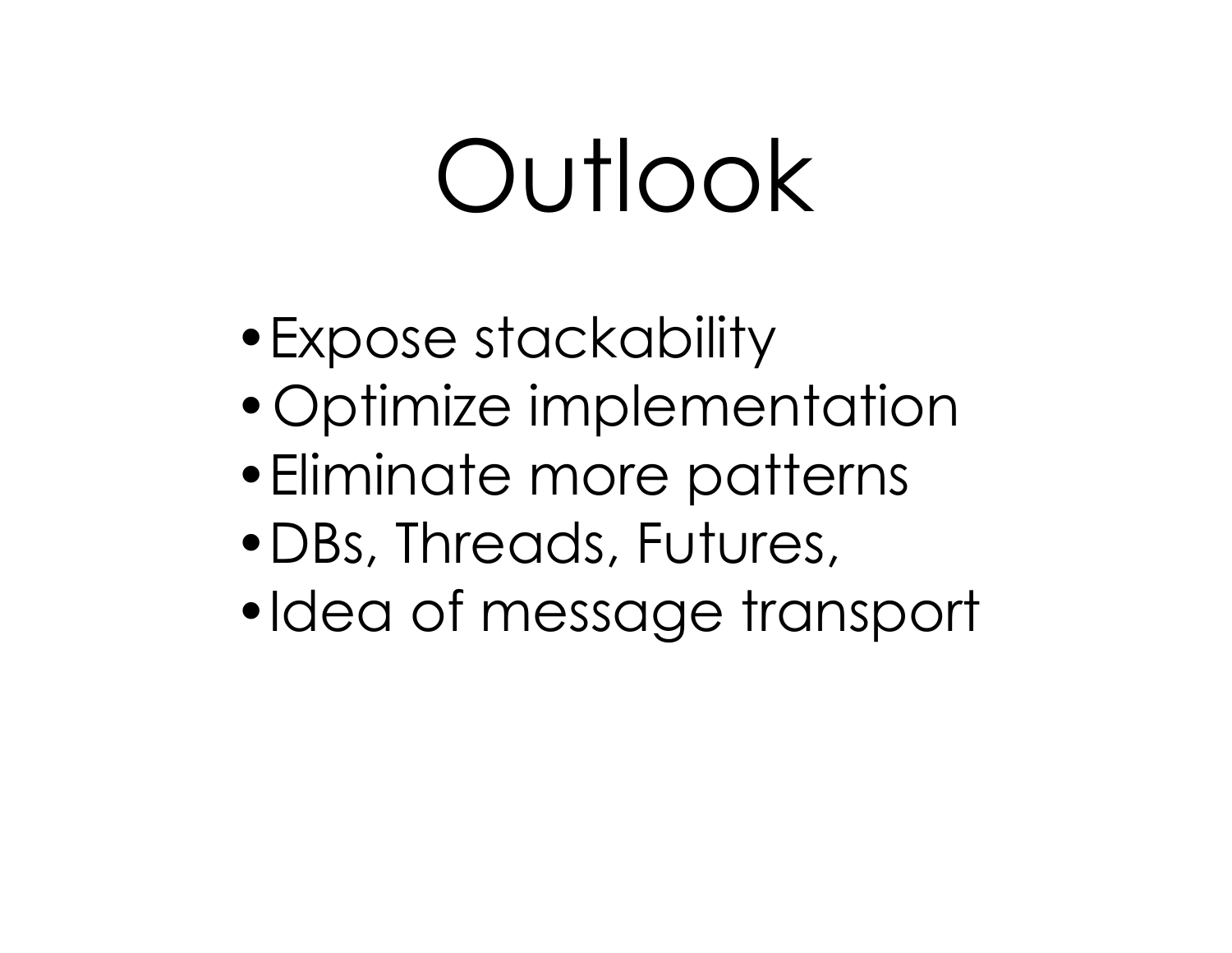# Availability

- •Part of MPWFoundation
- unit tests, heavy use, > 4 years

(PS/PDF Interpreter, Workflow-Engine, etc.)

• Free for the asking www.metaobject.com